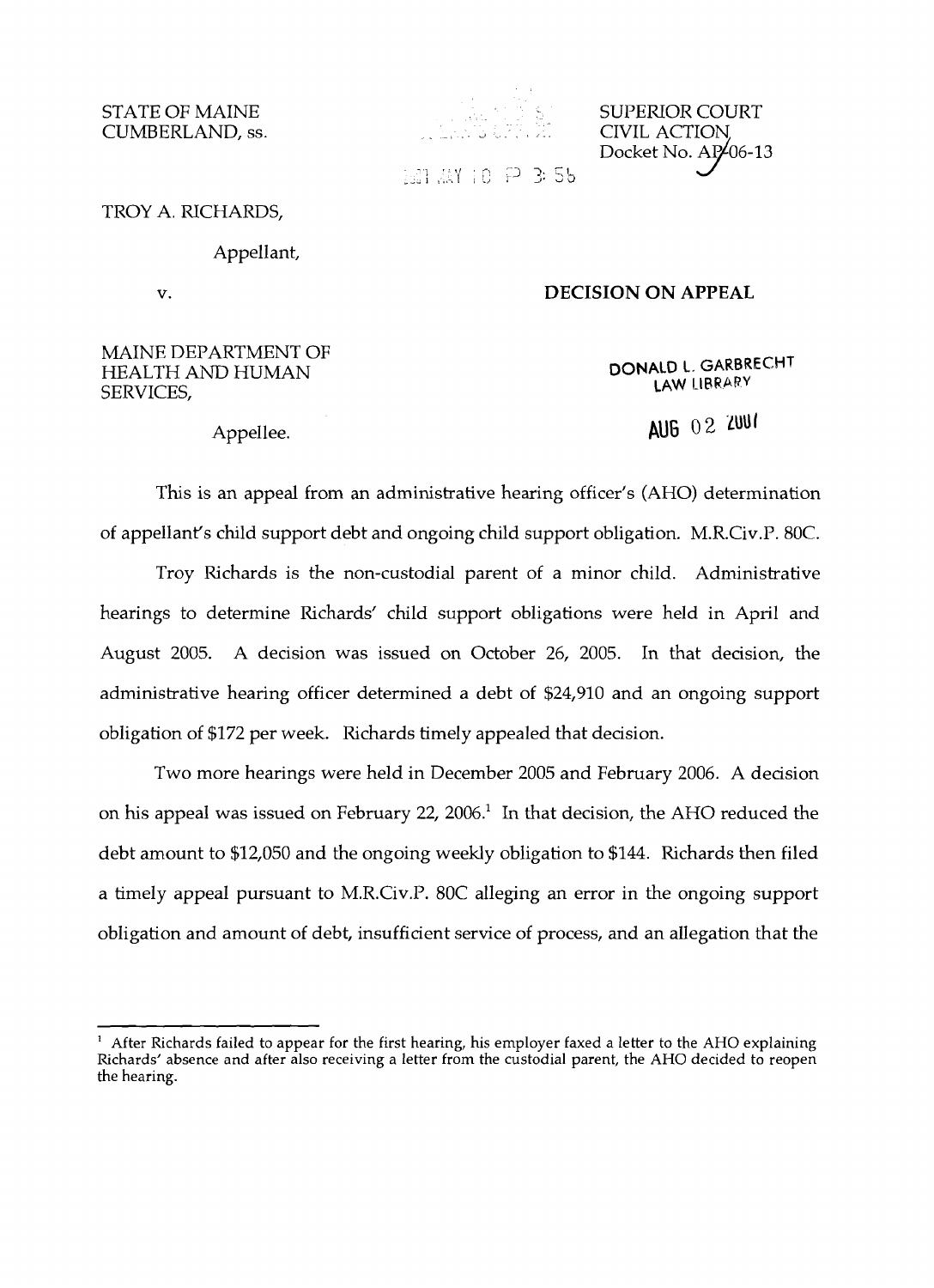Maine Department of Health and Human Services lacks jurisdiction to enforce an order against Richards?

### **DISCUSSION**

The court reviews an appeal pursuant to M.R.Civ.P. 80C for abuse of discretion, errors of law or findings not supported by the evidence. *Centamore v. Department of Human Services,* 664 A.2d 369, 370 (Me. 1995). The court may reverse or modify an administrative decision only if the findings or conclusions are unlawful, *ultra vires,*  procedurally deficient, biased, unsupported by substantial evidence on the whole record, or arbitrary and capricious. 5 M.R.S.A.  $\S$  11007(4)(C)(5). This court may only review issues that were raised in the administrative hearing. 19-A M.R.S.A. 2202(5) (2005). Judicial review is generally confined to the record upon which the agency's decision was based. 5 M.R.S.A.  $\P$  11006(1) (2005).

Richards' chief complaint is improper service of process and that the AHO did not address that issue.<sup>3</sup> He was served by certified mail and he does not contest the authenticity of the signed receipt in the record. R. at D-l.

Service by certified mail for child support obligation hearings is proper under 19 A M.R.S.A. § 2254. The purpose of service is actual notice; therefore, when actual notice is accomplished, the discovery of a technical defect in service will not ordinarily negate notice. *Phillips v. Johnson,* 2003 ME 127, 1 24, 834 A.2d 938, 945.

Richards contends that AHO's failure to address the adequacy of process violated his due process rights and is sufficient to reverse the AHO's determination

It is unclear whether the petitioner is asserting lack of personal jurisdiction or subject matter jurisdiction.

Richards' brief did not address the issues of the amount or the outstanding debt or the order for weekly payments.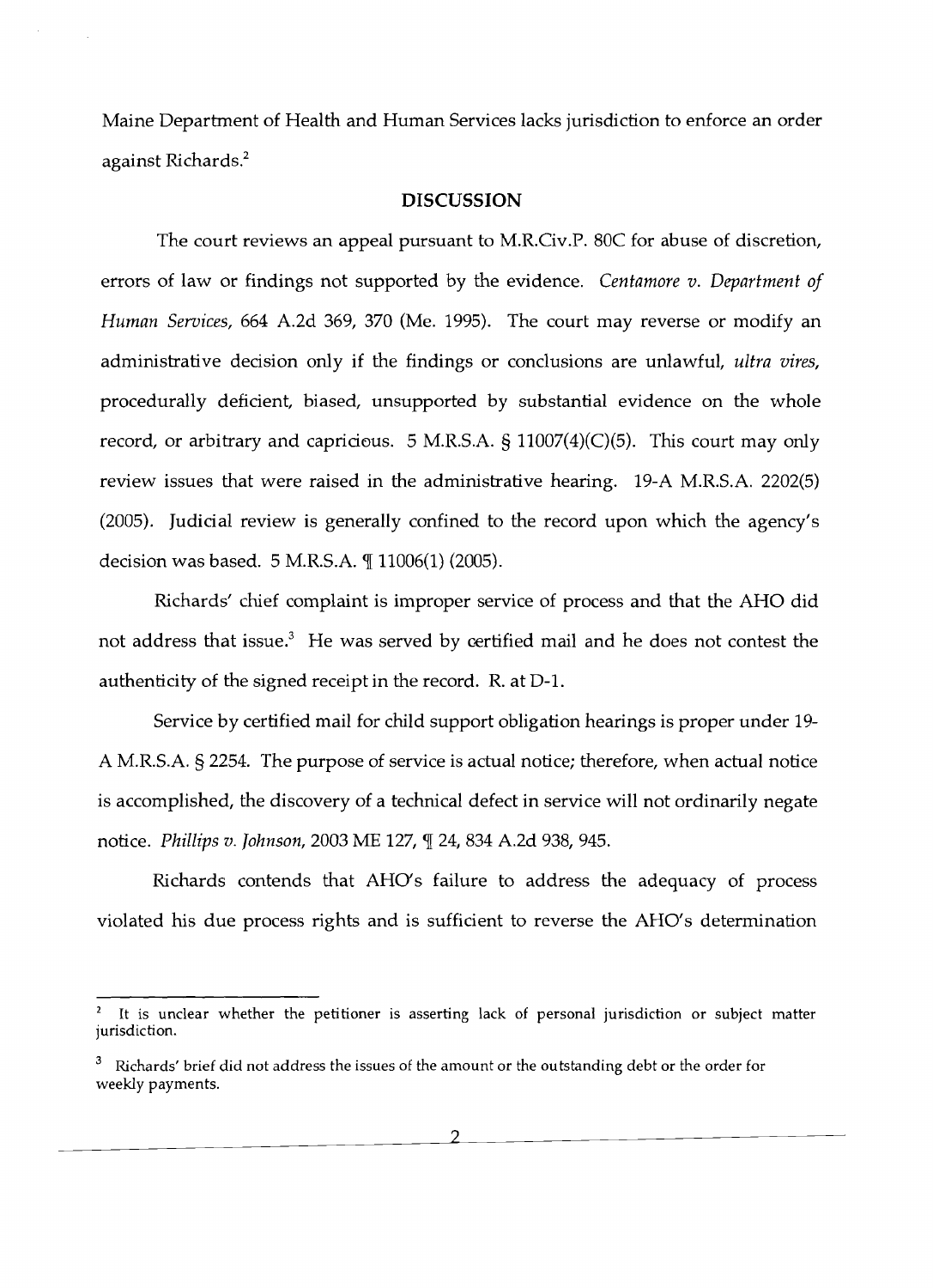concerning his child support debt and ongoing support obligation. He first raised the issue of sufficiency of process in November 2005, after the initial decision and hearings.

This court may only review issues that were raised in the administrative hearing and since Richards appeared at the hearings without objecting to service of process and failed to raise the objections in the original hearing, his objection to service was not properly preserved for appeal. Since he did appear, it can be inferred that he received actual notice of the hearings and therefore, a technical defect in service would not be sufficient to overturn the decision based on insufficient service.

Appellant has not alleged or demonstrated any prejudice from the failure of the AHO to address the issue of service. Richards received notice; he was present, presented his arguments and was heard.

Even if service of process was deficient, it was harmless and of no consequence.

Because the appellant did not address the issues of erroneous calculation of the debt and ongoing support obligation, he is unable to prevail on those claims.

The clerk will make the following entry as the decision and judgment of the court:

The decision of the DHHS administrative hearing officer is affirmed.

SO ORDERED.

DATED: May 10, 2007

Thomas E. Del**à**hanty II Justice, Superior Court